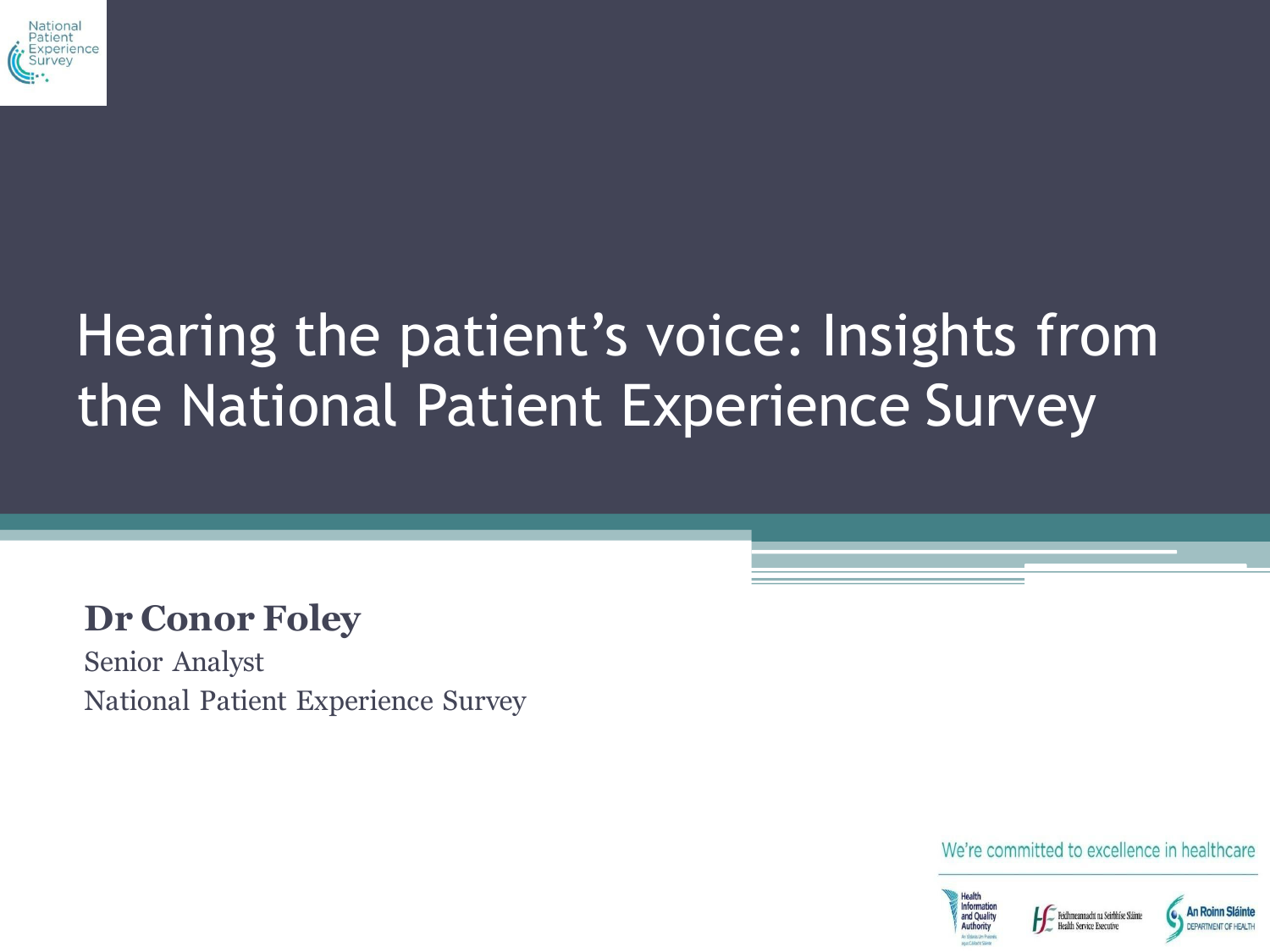

# Patient Experience and Empowerment

#### Patient Experience:

- "*The sum of all interactions, shaped by an organisation's culture, that influence patient perceptions, across the continuum of care*" 1
- Good indicator of quality, helps identify areas needing improvement<sup>2-5</sup>

#### Patient Empowerment:

• "*a process through which people gain greater control over decisions and actions affecting their health*" 6



**Health Service Executive**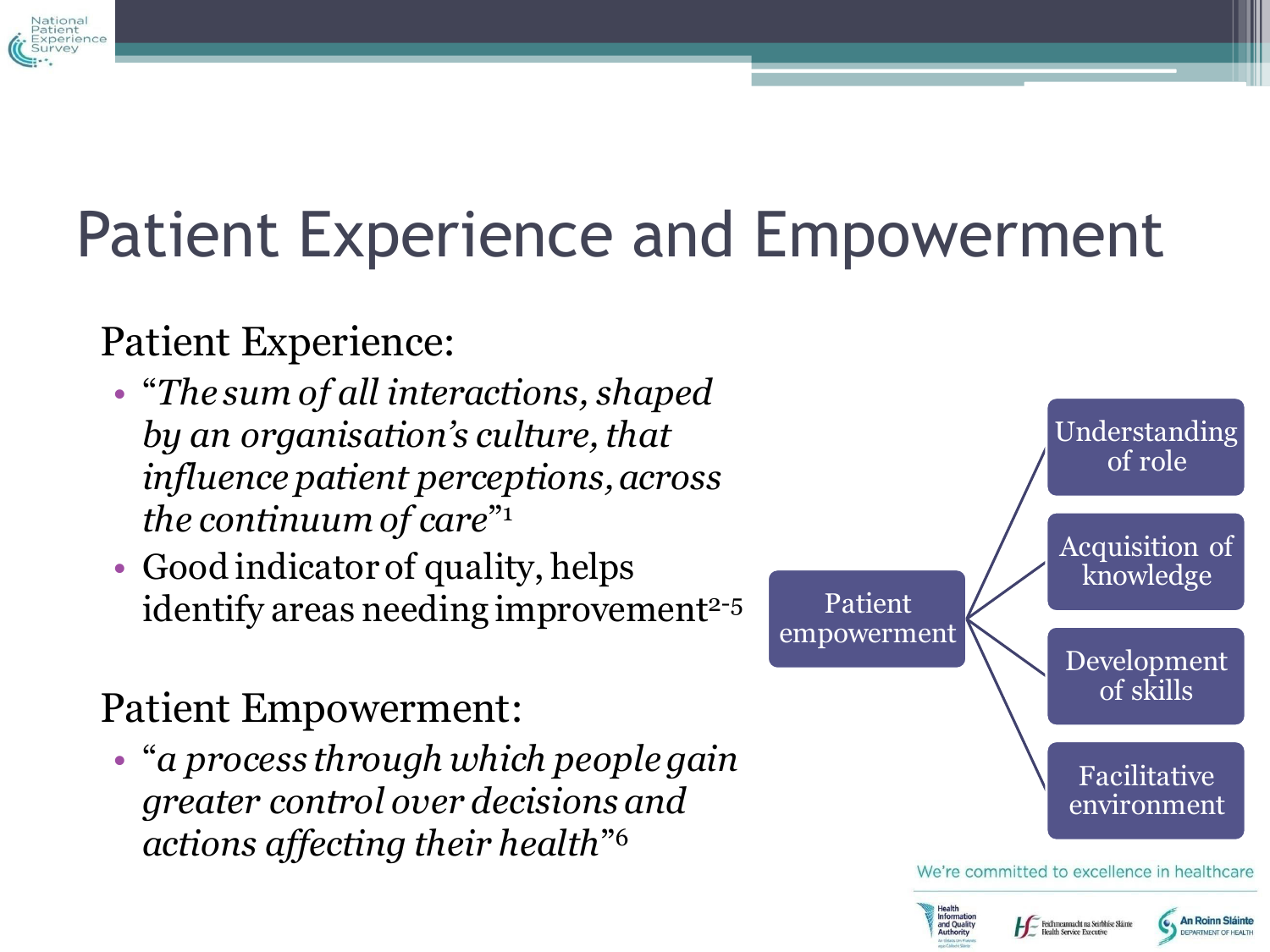

# Patient Empowerment and the NPE Survey

Survey administration: • Design and implementation

• Governance and advisory groups

• Reporting

Empowerment in hospital care: • Questions covering aspects of empowerment • Understanding, acquisition of knowledge, skills, facilitative environment

We're committed to excellence in healthcare



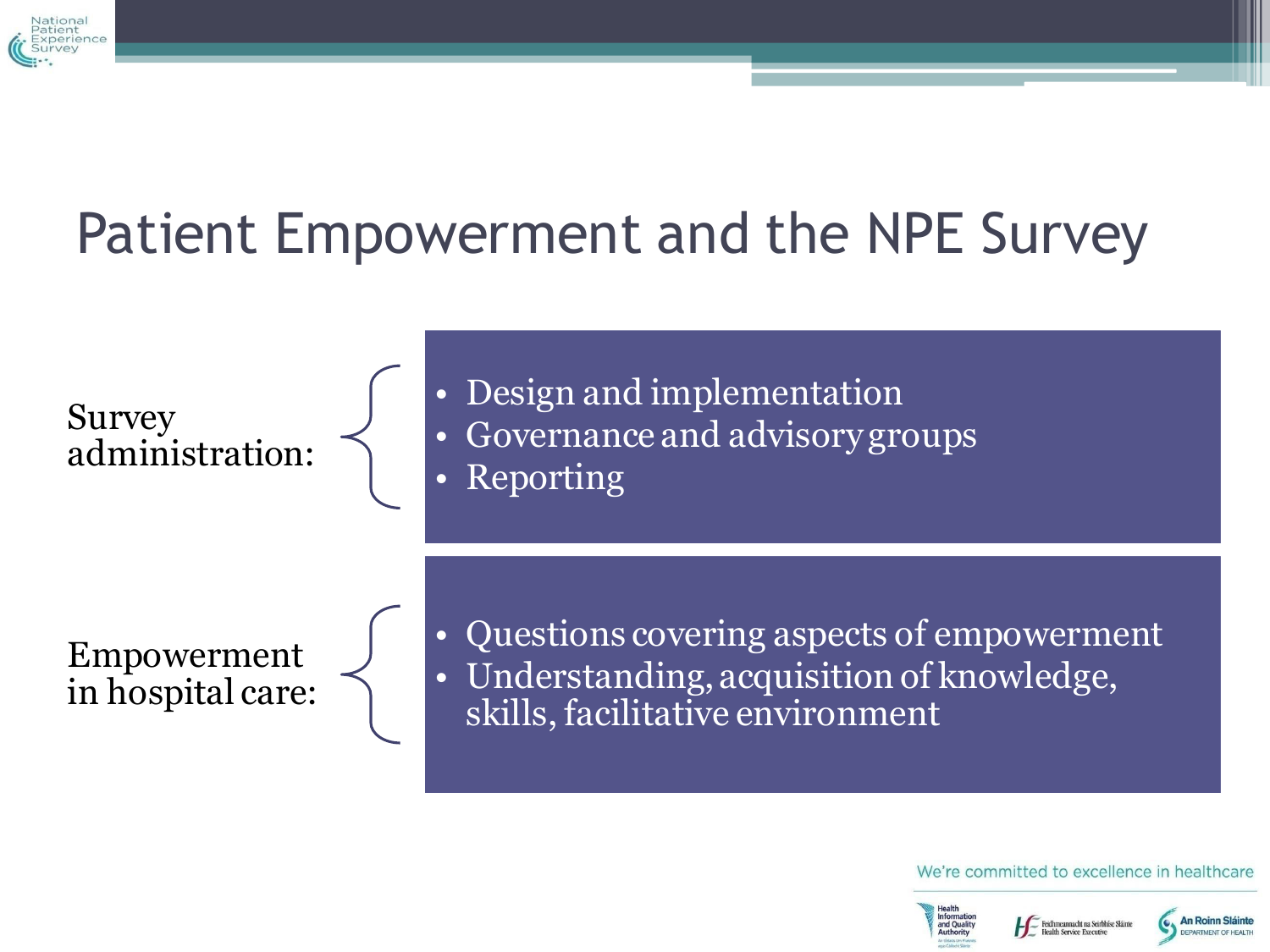# The National Patient Experience **Survey**

- Partnership between HIQA, DoH and HSE
	- Putting patients at the centre of regulation, policy and care provision.
	- Inaugural survey: Adult (>18 years) inpatients in acute hospitals

#### • Final instrument:

Vational

- 61 questions across 5 stages of care.
	- Admission, Care on the ward, Examinations, Discharge, Other aspects of care
- 58 tick-box, 3 open-ended
- 13,706 responses (51% response rate)
	- Approx. 20,000 qualitative comments

We're committed to excellence in healthcare

Feidhmeannacht na Seirbhíse Sláint **Health Service Executive** 

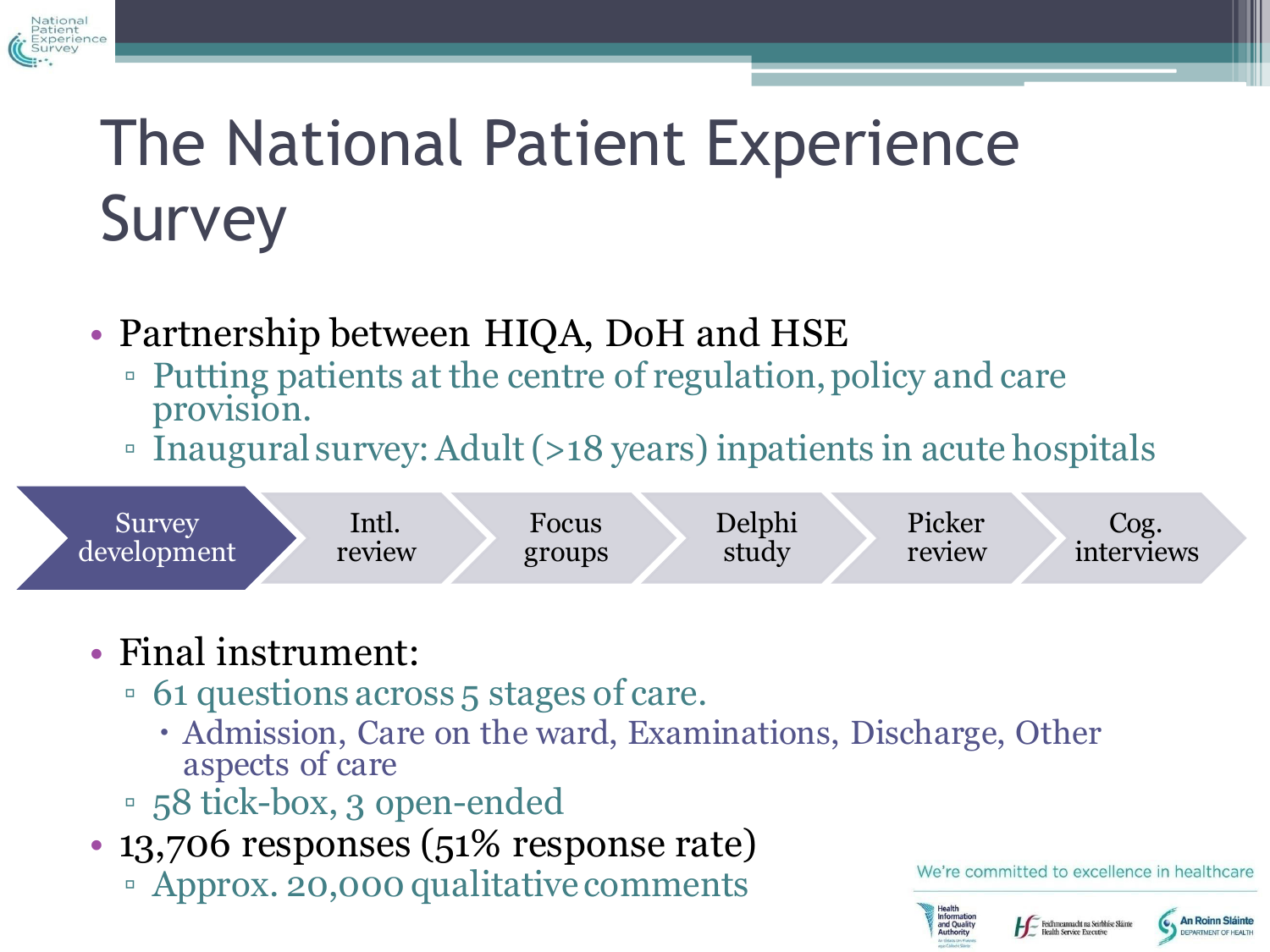

## Q24 - Were you involved as much as you wanted to be in decisions about your care and treatment?

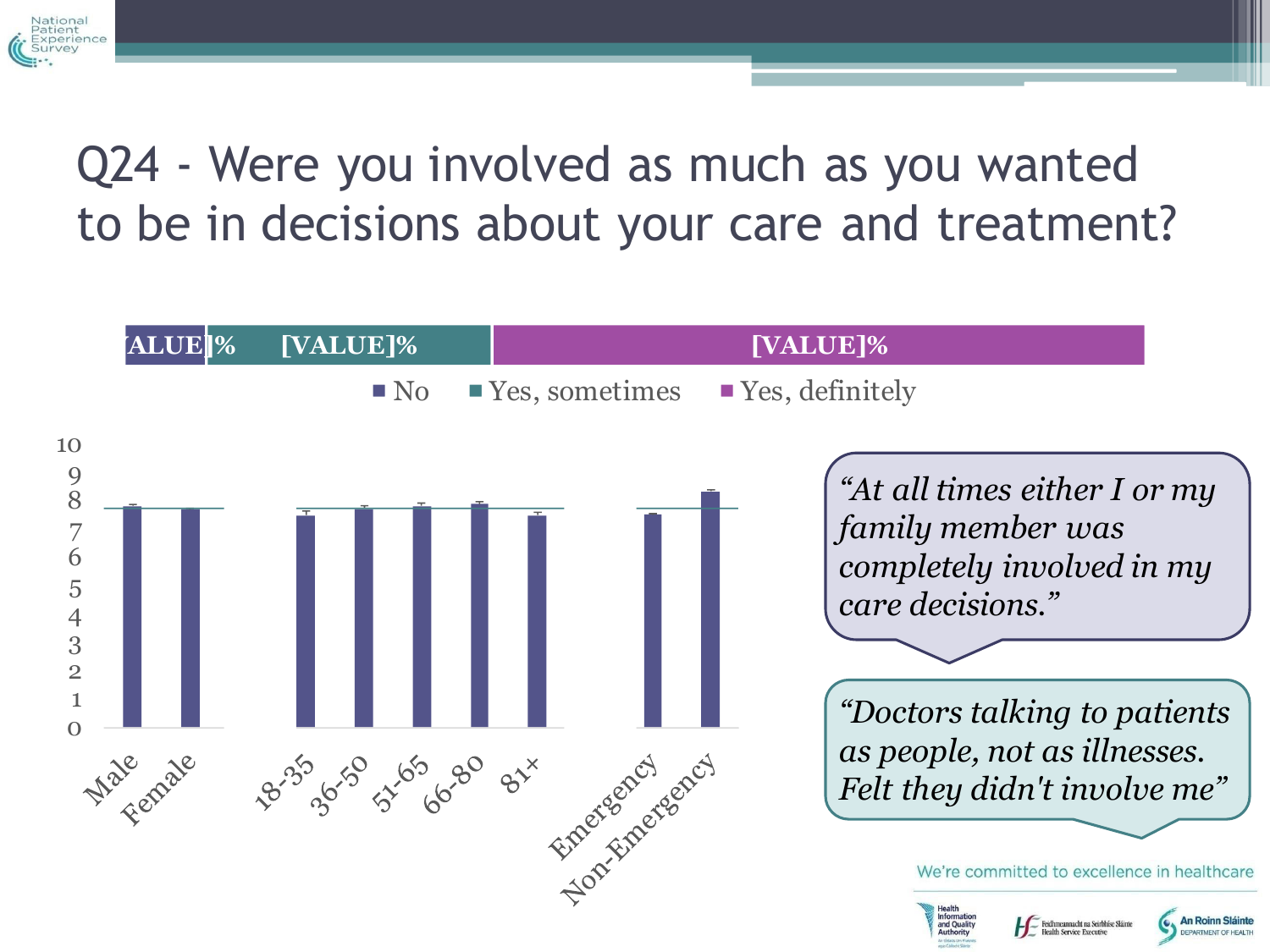

#### Q21 - Did you feel you had enough time to discuss your care and treatment with a doctor?

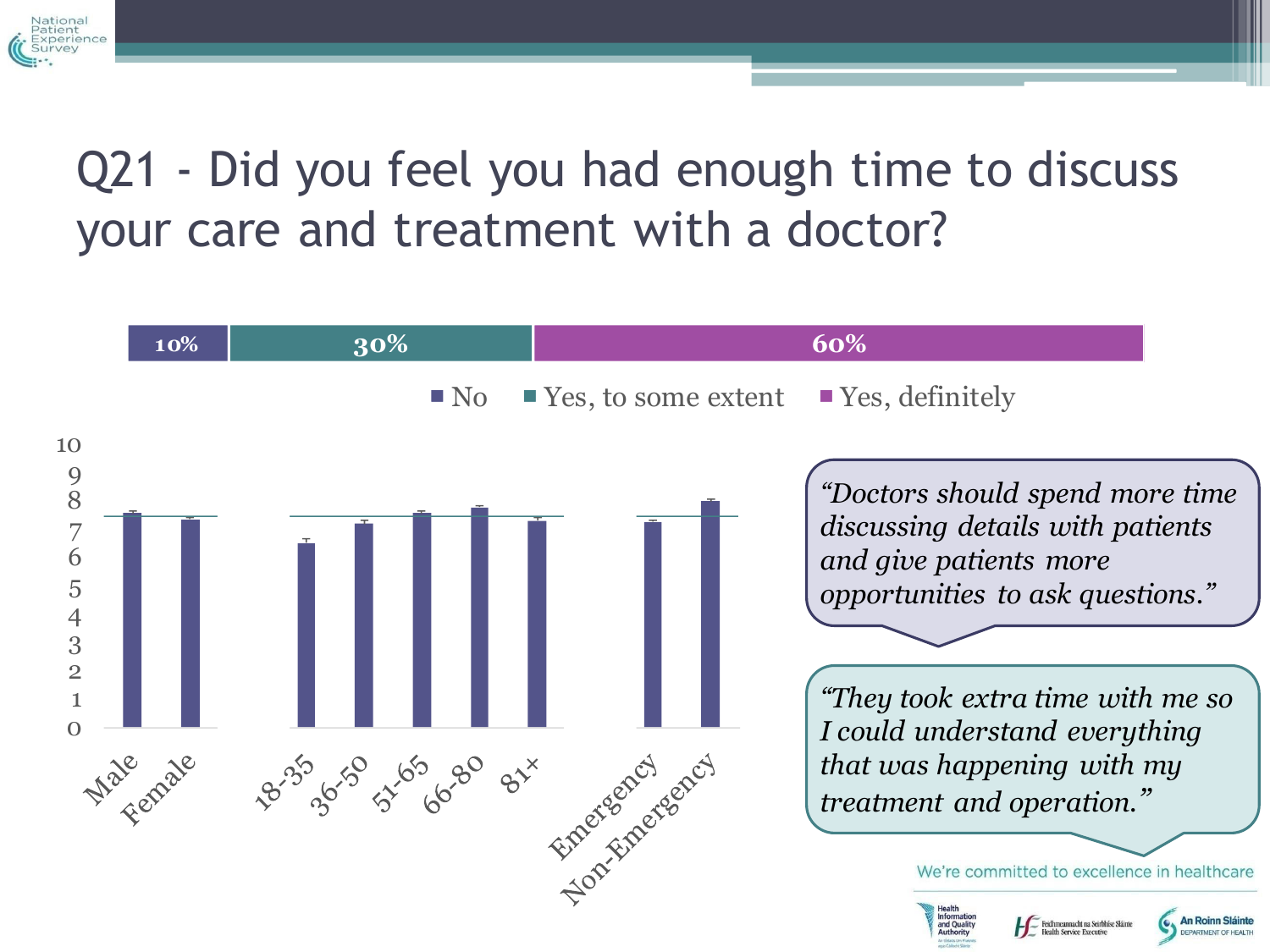

## Q40 - Did you feel you were involved in decisions about your discharge from hospital?

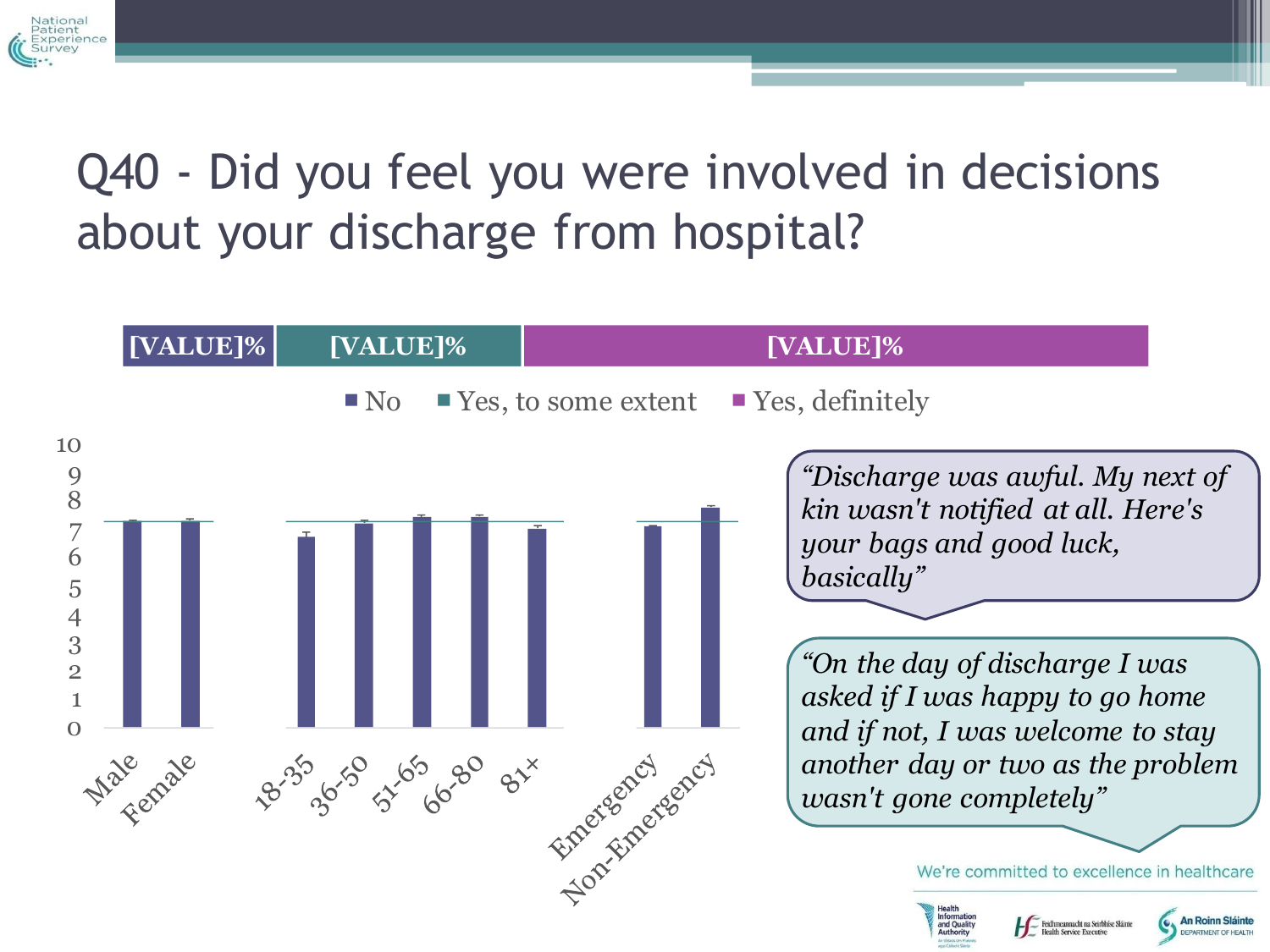

## Comparing hospital types

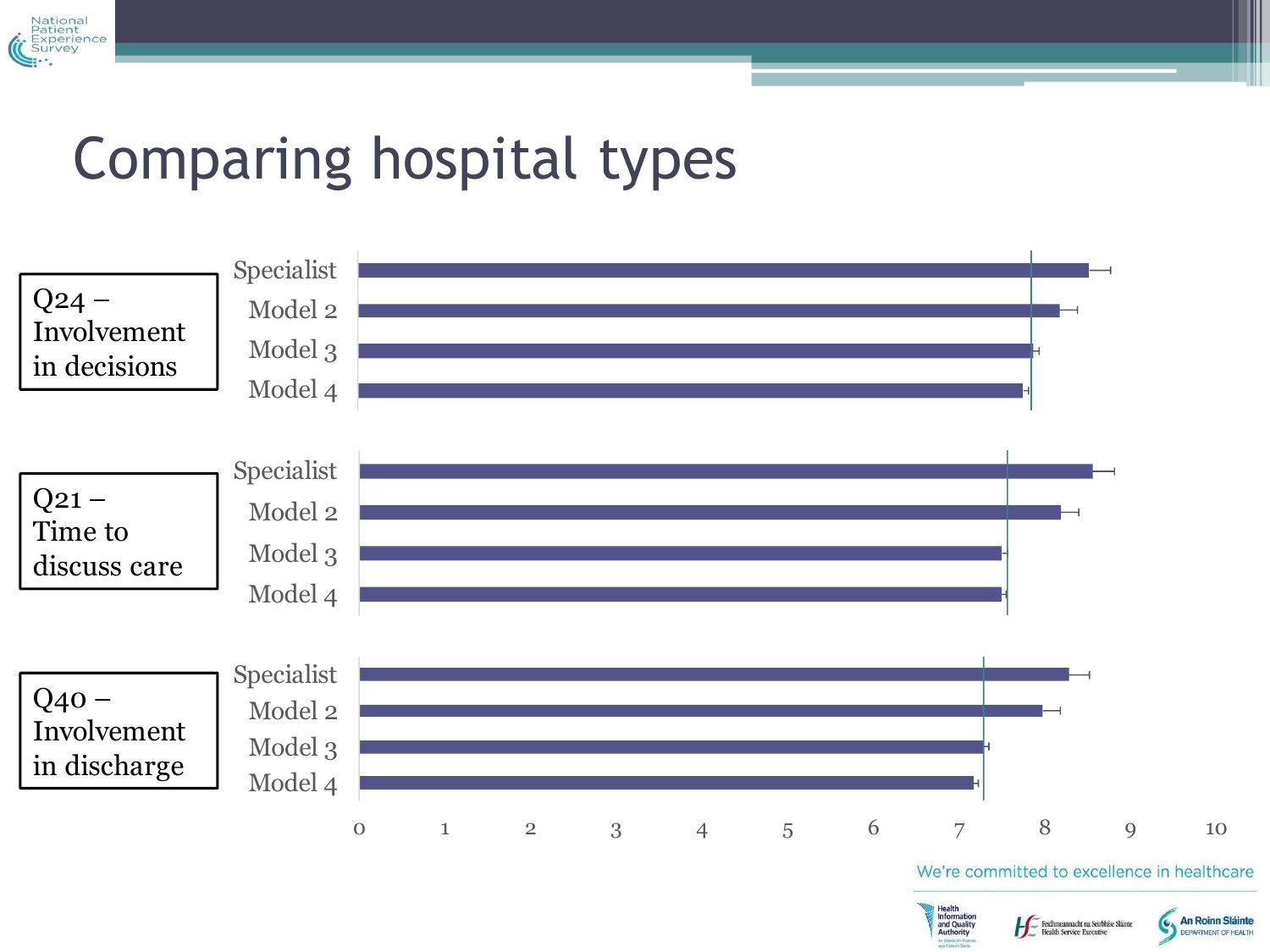

# **Conclusions**

- Patient involvement in NPE Survey hugely beneficial across multiple aspects.
- Survey yielded valuable insights into patient involvement/empowerment.
- 2017 results suggest most patients feel involved and empowered but many do not.
	- Issues with understanding, knowledge, skills and environment.
	- Hospital context very influential.
- Quality improvement initiatives underway to address patient feedback.
	- Local focus, national coordination





Feidhmeannacht na Seirbhíse Sláinte **Health Service Executive** 

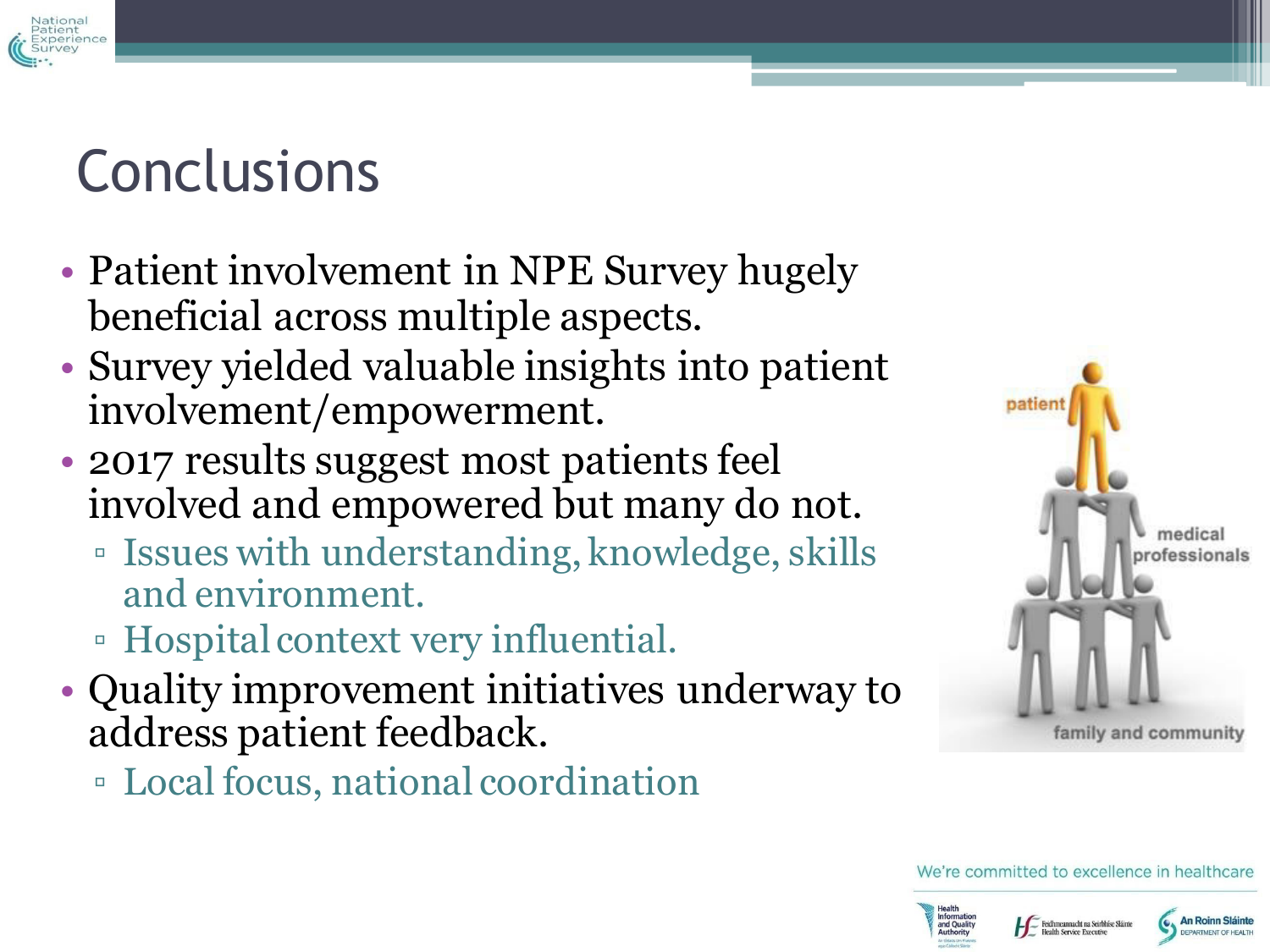

# What's next?

- 2018 inpatient survey is live! ▫ Includes 16 and 17 year olds.
- Expansion to maternity sector is next
	- Criteria for further expansion
- Competency centre development
- Academic call
	- $\cdot \in \mathbb{S}$ 0,000 funding for secondary analysis of qualitative data
	- Applications by 31/8/18
	- See patientexperience.ie for more